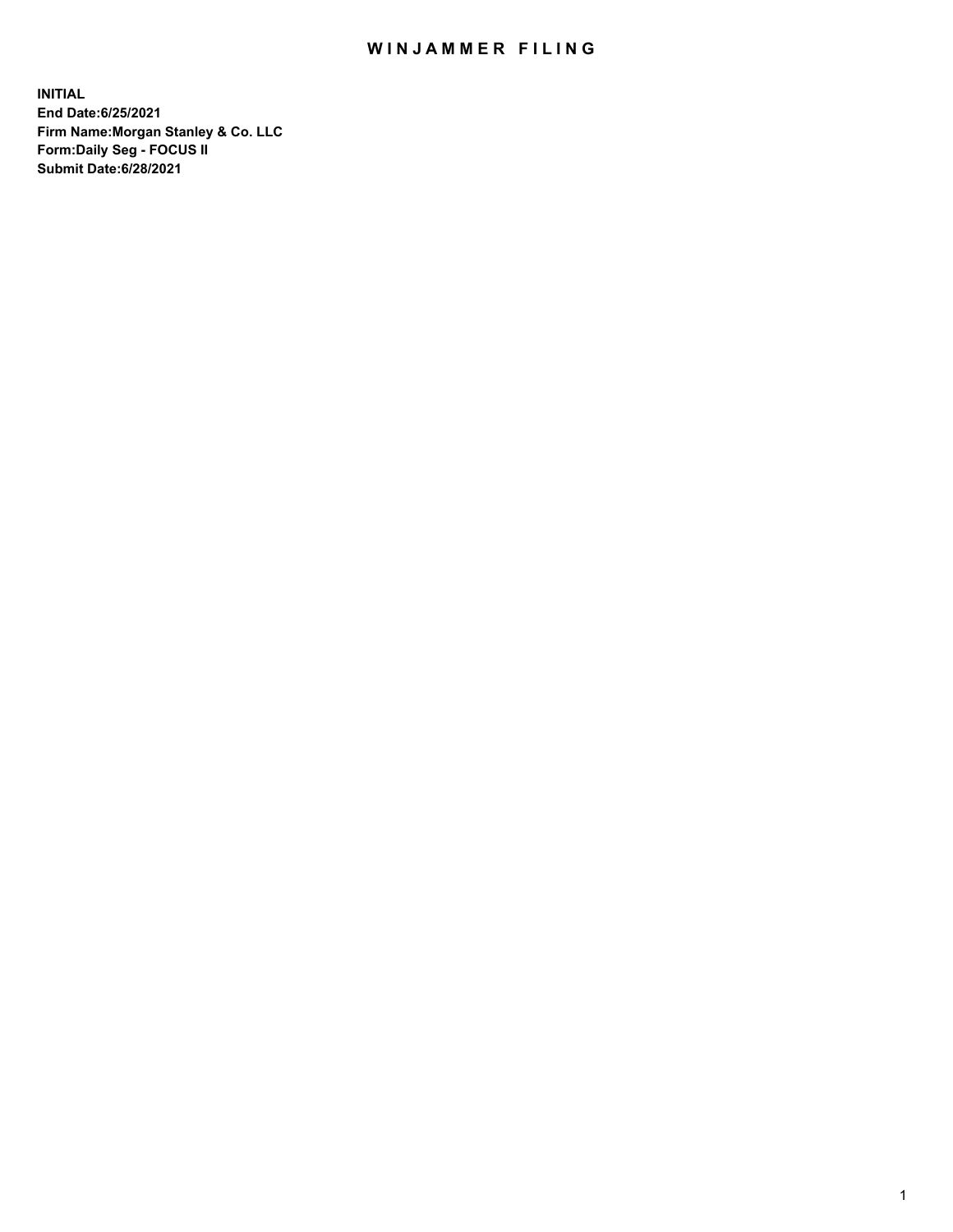**INITIAL End Date:6/25/2021 Firm Name:Morgan Stanley & Co. LLC Form:Daily Seg - FOCUS II Submit Date:6/28/2021 Daily Segregation - Cover Page**

| Name of Company                                                                                                                                                                                                                                                                                                                | Morgan Stanley & Co. LLC                               |
|--------------------------------------------------------------------------------------------------------------------------------------------------------------------------------------------------------------------------------------------------------------------------------------------------------------------------------|--------------------------------------------------------|
| <b>Contact Name</b>                                                                                                                                                                                                                                                                                                            | <b>Ikram Shah</b>                                      |
| <b>Contact Phone Number</b>                                                                                                                                                                                                                                                                                                    | 212-276-0963                                           |
| <b>Contact Email Address</b>                                                                                                                                                                                                                                                                                                   | Ikram.shah@morganstanley.com                           |
| FCM's Customer Segregated Funds Residual Interest Target (choose one):<br>a. Minimum dollar amount: ; or<br>b. Minimum percentage of customer segregated funds required:% ; or<br>c. Dollar amount range between: and; or<br>d. Percentage range of customer segregated funds required between: % and %.                       | 235,000,000<br><u>0</u><br>00<br>0 <sub>0</sub>        |
| FCM's Customer Secured Amount Funds Residual Interest Target (choose one):<br>a. Minimum dollar amount: ; or<br>b. Minimum percentage of customer secured funds required:% ; or<br>c. Dollar amount range between: and; or<br>d. Percentage range of customer secured funds required between:% and%.                           | 140,000,000<br><u>0</u><br><u>00</u><br>0 <sub>0</sub> |
| FCM's Cleared Swaps Customer Collateral Residual Interest Target (choose one):<br>a. Minimum dollar amount: ; or<br>b. Minimum percentage of cleared swaps customer collateral required:% ; or<br>c. Dollar amount range between: and; or<br>d. Percentage range of cleared swaps customer collateral required between:% and%. | 92,000,000<br><u>0</u><br><u>00</u><br>00              |

Attach supporting documents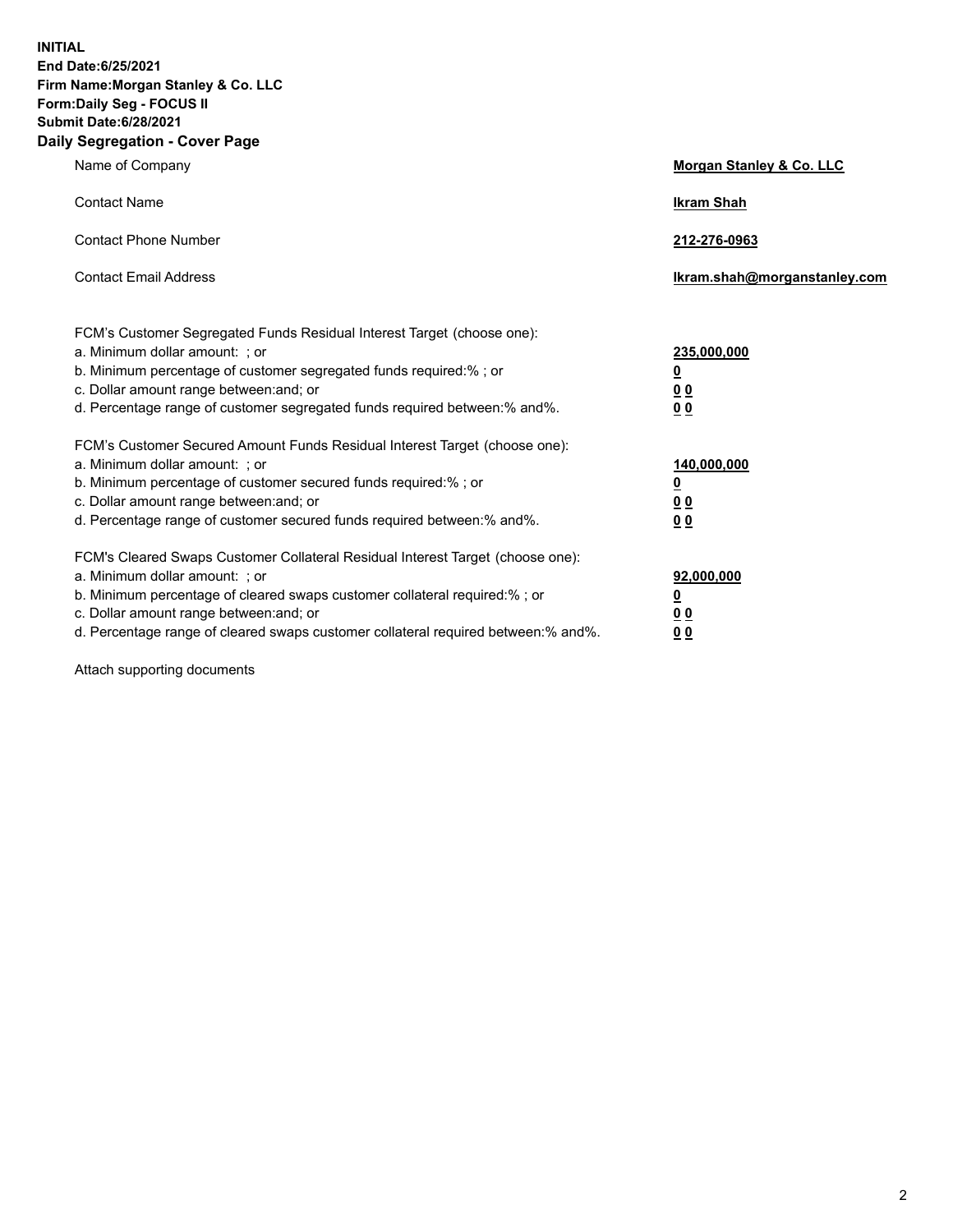## **INITIAL End Date:6/25/2021 Firm Name:Morgan Stanley & Co. LLC Form:Daily Seg - FOCUS II Submit Date:6/28/2021**

## **Daily Segregation - Secured Amounts**

|    | Foreign Futures and Foreign Options Secured Amounts                                               |                                            |
|----|---------------------------------------------------------------------------------------------------|--------------------------------------------|
|    | Amount required to be set aside pursuant to law, rule or regulation of a foreign                  | $0$ [7305]                                 |
|    | government or a rule of a self-regulatory organization authorized thereunder                      |                                            |
| 1. | Net ledger balance - Foreign Futures and Foreign Option Trading - All Customers                   |                                            |
|    | A. Cash                                                                                           | 4,754,857,924 [7315]                       |
|    | B. Securities (at market)                                                                         | 2,234,621,977 [7317]                       |
| 2. | Net unrealized profit (loss) in open futures contracts traded on a foreign board of trade         | 516,832,000 [7325]                         |
| 3. | Exchange traded options                                                                           |                                            |
|    | a. Market value of open option contracts purchased on a foreign board of trade                    | 23,742,762 [7335]                          |
|    | b. Market value of open contracts granted (sold) on a foreign board of trade                      | -17,832,380 [7337]                         |
| 4. | Net equity (deficit) (add lines 1.2. and 3.)                                                      | 7,512,222,283 [7345]                       |
| 5. | Account liquidating to a deficit and account with a debit balances - gross amount                 | 36,497,429 [7351]                          |
|    | Less: amount offset by customer owned securities                                                  | -36,425,849 [7352] 71,580 [7354]           |
| 6. | Amount required to be set aside as the secured amount - Net Liquidating Equity                    | 7,512,293,863 [7355]                       |
|    | Method (add lines 4 and 5)                                                                        |                                            |
| 7. | Greater of amount required to be set aside pursuant to foreign jurisdiction (above) or line<br>6. | 7,512,293,863 [7360]                       |
|    | FUNDS DEPOSITED IN SEPARATE REGULATION 30.7 ACCOUNTS                                              |                                            |
| 1. | Cash in banks                                                                                     |                                            |
|    | A. Banks located in the United States                                                             | 130,997,875 [7500]                         |
|    | B. Other banks qualified under Regulation 30.7                                                    | 668,996,616 [7520] 799,994,491             |
|    |                                                                                                   | [7530]                                     |
| 2. | Securities                                                                                        |                                            |
|    | A. In safekeeping with banks located in the United States                                         | 643,001,049 [7540]                         |
|    | B. In safekeeping with other banks qualified under Regulation 30.7                                | 42,871,288 [7560] 685,872,337              |
|    |                                                                                                   | [7570]                                     |
| 3. | Equities with registered futures commission merchants                                             |                                            |
|    | A. Cash                                                                                           | 17,480,900 [7580]                          |
|    | <b>B.</b> Securities                                                                              | $0$ [7590]                                 |
|    | C. Unrealized gain (loss) on open futures contracts                                               | -2,457,703 [7600]                          |
|    | D. Value of long option contracts                                                                 | $0$ [7610]                                 |
|    | E. Value of short option contracts                                                                | 0 [7615] 15,023,197 [7620]                 |
| 4. | Amounts held by clearing organizations of foreign boards of trade                                 |                                            |
|    | A. Cash                                                                                           | $0$ [7640]                                 |
|    | <b>B.</b> Securities                                                                              | $0$ [7650]                                 |
|    | C. Amount due to (from) clearing organization - daily variation                                   | $0$ [7660]                                 |
|    | D. Value of long option contracts                                                                 | $0$ [7670]                                 |
|    | E. Value of short option contracts                                                                | 0 [7675] 0 [7680]                          |
| 5. | Amounts held by members of foreign boards of trade                                                |                                            |
|    | A. Cash                                                                                           | 4,154,253,256 [7700]                       |
|    | <b>B.</b> Securities                                                                              | 1,548,749,640 [7710]                       |
|    | C. Unrealized gain (loss) on open futures contracts                                               | 519,289,703 [7720]                         |
|    | D. Value of long option contracts                                                                 | 23,742,762 [7730]                          |
|    | E. Value of short option contracts                                                                | -17,832,380 [7735] 6,228,202,981           |
| 6. |                                                                                                   | [7740]                                     |
| 7. | Amounts with other depositories designated by a foreign board of trade                            | $0$ [7760]                                 |
| 8. | Segregated funds on hand<br>Total funds in separate section 30.7 accounts                         | $0$ [7765]                                 |
| 9. | Excess (deficiency) Set Aside for Secured Amount (subtract line 7 Secured Statement               | 7,729,093,006 [7770]<br>216,799,143 [7380] |
|    | Page 1 from Line 8)                                                                               |                                            |

- 10. Management Target Amount for Excess funds in separate section 30.7 accounts **140,000,000** [7780]
- 11. Excess (deficiency) funds in separate 30.7 accounts over (under) Management Target **76,799,143** [7785]

3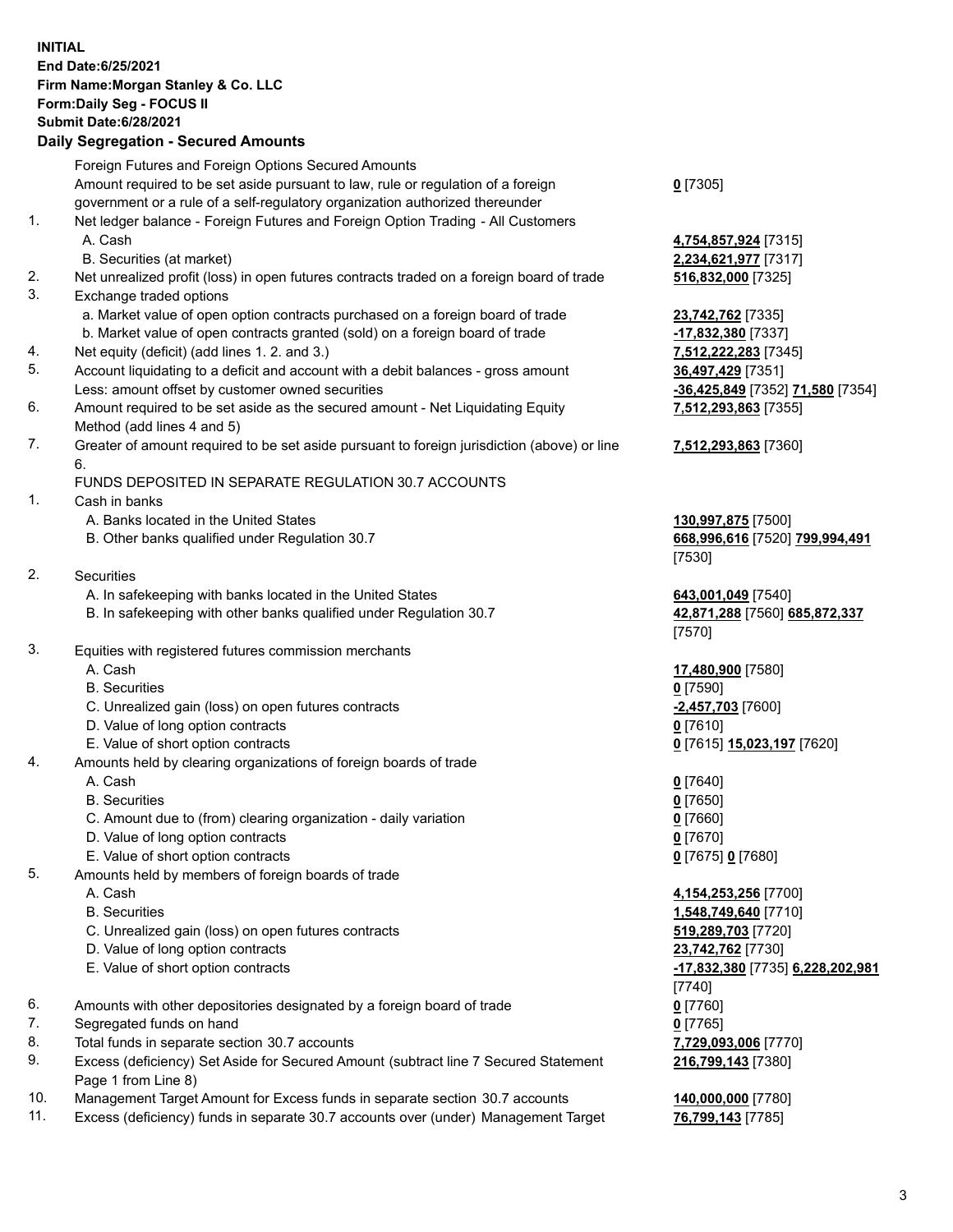**INITIAL End Date:6/25/2021 Firm Name:Morgan Stanley & Co. LLC Form:Daily Seg - FOCUS II Submit Date:6/28/2021 Daily Segregation - Segregation Statement** SEGREGATION REQUIREMENTS(Section 4d(2) of the CEAct) 1. Net ledger balance A. Cash **16,126,954,377** [7010] B. Securities (at market) **8,189,670,771** [7020] 2. Net unrealized profit (loss) in open futures contracts traded on a contract market **1,211,029,908** [7030] 3. Exchange traded options A. Add market value of open option contracts purchased on a contract market **898,551,453** [7032] B. Deduct market value of open option contracts granted (sold) on a contract market **-397,646,835** [7033] 4. Net equity (deficit) (add lines 1, 2 and 3) **26,028,559,674** [7040] 5. Accounts liquidating to a deficit and accounts with debit balances - gross amount **347,775,702** [7045] Less: amount offset by customer securities **-342,174,569** [7047] **5,601,133** [7050] 6. Amount required to be segregated (add lines 4 and 5) **26,034,160,807** [7060] FUNDS IN SEGREGATED ACCOUNTS 7. Deposited in segregated funds bank accounts A. Cash **2,707,155,195** [7070] B. Securities representing investments of customers' funds (at market) **0** [7080] C. Securities held for particular customers or option customers in lieu of cash (at market) **2,531,663,796** [7090] 8. Margins on deposit with derivatives clearing organizations of contract markets A. Cash **15,026,501,608** [7100] B. Securities representing investments of customers' funds (at market) **0** [7110] C. Securities held for particular customers or option customers in lieu of cash (at market) **5,175,486,929** [7120] 9. Net settlement from (to) derivatives clearing organizations of contract markets **-14,982,311** [7130] 10. Exchange traded options A. Value of open long option contracts **898,551,453** [7132] B. Value of open short option contracts **-397,646,835** [7133] 11. Net equities with other FCMs A. Net liquidating equity **7,869,099** [7140] B. Securities representing investments of customers' funds (at market) **0** [7160] C. Securities held for particular customers or option customers in lieu of cash (at market) **0** [7170] 12. Segregated funds on hand **482,520,046** [7150] 13. Total amount in segregation (add lines 7 through 12) **26,417,118,980** [7180] 14. Excess (deficiency) funds in segregation (subtract line 6 from line 13) **382,958,173** [7190] 15. Management Target Amount for Excess funds in segregation **235,000,000** [7194]

16. Excess (deficiency) funds in segregation over (under) Management Target Amount Excess

**147,958,173** [7198]